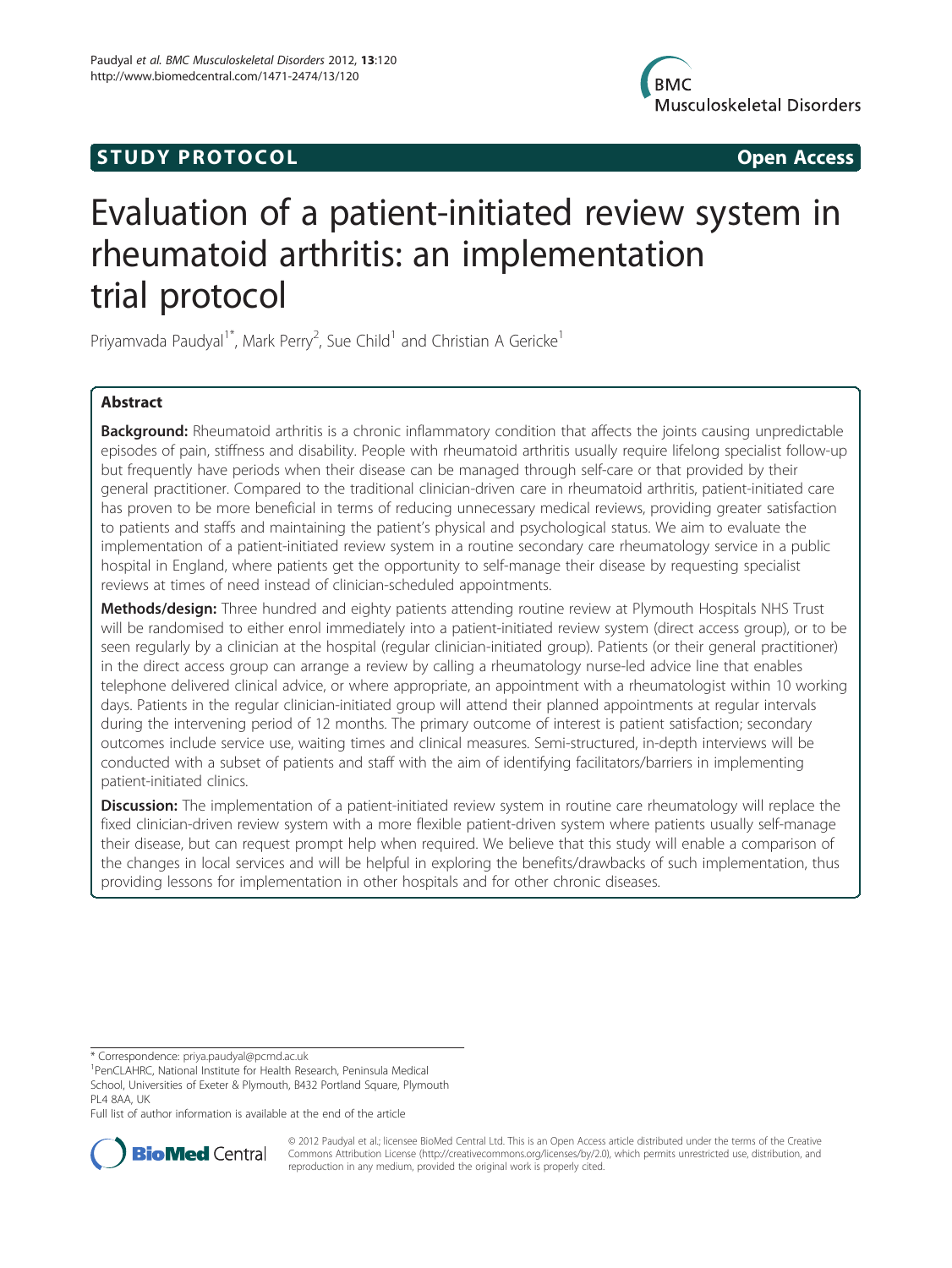# Background

Rheumatoid arthritis (RA) is a chronic disease that primarily affects the synovial joints causing unpredictable episodes of joint pain, stiffness and swelling. There are approximately 400,000 people with RA in the United Kingdom (UK), with around 15 men and 36 women developing RA per 100,000 people per year [\[1](#page-4-0)]. It has been estimated that the total cost associated with RA in the UK, including indirect costs and work-related disability is between £3.8 and £4.75 billion per year [\[1](#page-4-0)]. People with RA often have lifelong symptoms that fluctuate on a daily or longer basis, intermittent disease flares, and an unpredictable long-term outcome. Hence, these patients need to develop the skills to manage their own condition and its consequences on their lives [[2\]](#page-4-0).

In the UK, the majority of people with RA are managed by routine medical review initiated by the hospital rheumatologist or rheumatology specialist nurse every 3–6 months. However, this traditional system of review may lead to a mismatch between clinical need and clinical input. Patients are often seen on a date determined some time in advance, and review may occur when the patient is well rather than during periods of exacerbation [[2\]](#page-4-0). A previous study into the content of routine reviews of patients with RA reported that 30% of routine appointments resulted in no investigations or other action; 35% were seen to be problem free; and 42% were thought to be unnecessary [\[3](#page-4-0)]. Hence, it is likely that considerable hospital out-patient time and resources are wasted on the one hand and on the other hand the systems of review may be unresponsive at the times when patients need them most.

A randomised controlled trial (RCT) conducted in Bristol, UK, compared traditional 3–6 monthly rheumatologist-initiated review with patient-initiated review alone [\[4](#page-4-0)-[6\]](#page-4-0). This trial reported that patient-initiated reviews maintained the patient's physical and psychological status but reduced unnecessary medical reviews by at least a third, thus making more efficient use of finite resources. The trial data also showed that patients and GPs had more confidence and satisfaction in such a system when compared to clinician- driven follow-up. Numerous studies looking at the impact of open access patient-initiated follow-up clinics in patients with medical conditions such as lung cancer [\[7](#page-4-0)], breast cancer [\[8](#page-4-0)], diabetes [\[9](#page-4-0)], urinary tract infections [[10\]](#page-4-0), gastroscopy [[11\]](#page-4-0) and endoscopy [[12](#page-4-0)] have also reported positive effects resulting from such clinics in terms of patient care and satisfaction, cost-effectiveness and efficiency.

The National Institute for Health and Clinical Excellence (NICE) guidelines for RA recommend that people with satisfactorily controlled established RA should be able to review the frequency of their appointments at a location suitable to them and in addition, make sure

they have access to additional visits for disease flares and know when and how to get rapid access to specialist care [\[1](#page-4-0)]. Similarly, The British Society for Rheumatology (BSR) guidelines state that patients need an individualised management plan including choices for long-term follow-up care, and self-initiated access to primary or secondary care including telephone advice [[13](#page-4-0)]. These guidelines support the need for systems that promote self-management of care and treatment in patients with RA.

Given the evidence from the trial by Hewlett and colleagues [[6\]](#page-4-0), and the recommendations from NICE and BSR, we decided to implement a patient-initiated review system at Plymouth Hospitals NHS Trust (PHNT) in the UK. The Trust currently has a clinician-driven, overwhelmed and delayed outpatient follow up system for people with RA. We believe that the introduction of this evidence based review system will help to empower patients and provide them with the opportunity to selfmanage the disease through the ability to request their own prompt specialist review when required.

# Methods

# Implementation process

Plymouth Hospitals NHS Trust serves a population of 460,000, and extrapolating from this figure it is estimated that there are about 4,500 patients with RA in the PHNT catchment area. Initially, all patients attending routine review at PHNT will be assessed for eligibility. People with RA who are 18 years or over, have had their disease for more than two years and are able to initiate telephone contact if needed will be deemed eligible. People will be excluded if they have no access to a telephone, or are thought unable themselves or through a relative or friend to initiate telephone contact via the advice line when their disease requires clinical review. All eligible patients will be educated about the patient-initiated review system prior to their enrolment into the system. However, due to the finite capacity of education sessions per week, all eligible patients will not be able to enroll into the system at once, and it will take more than twelve months to educate all the patients. Hence, we will use this timeframe as an opportunity to evaluate the new system of care against the comparator traditional clinician-driven system using a stepped-wedge study design. For this, a subgroup of patients suitable to have their care transferred to the patient-initiated review system will be randomised into two groups using computer generated numbers. The patients will either immediately enroll into the patientinitiated review system (Direct Access group (DA)), or will have regular clinician-initiated appointments (Regular Clinician initiated group (RC)) prior to transferring to the patient-initiated review system.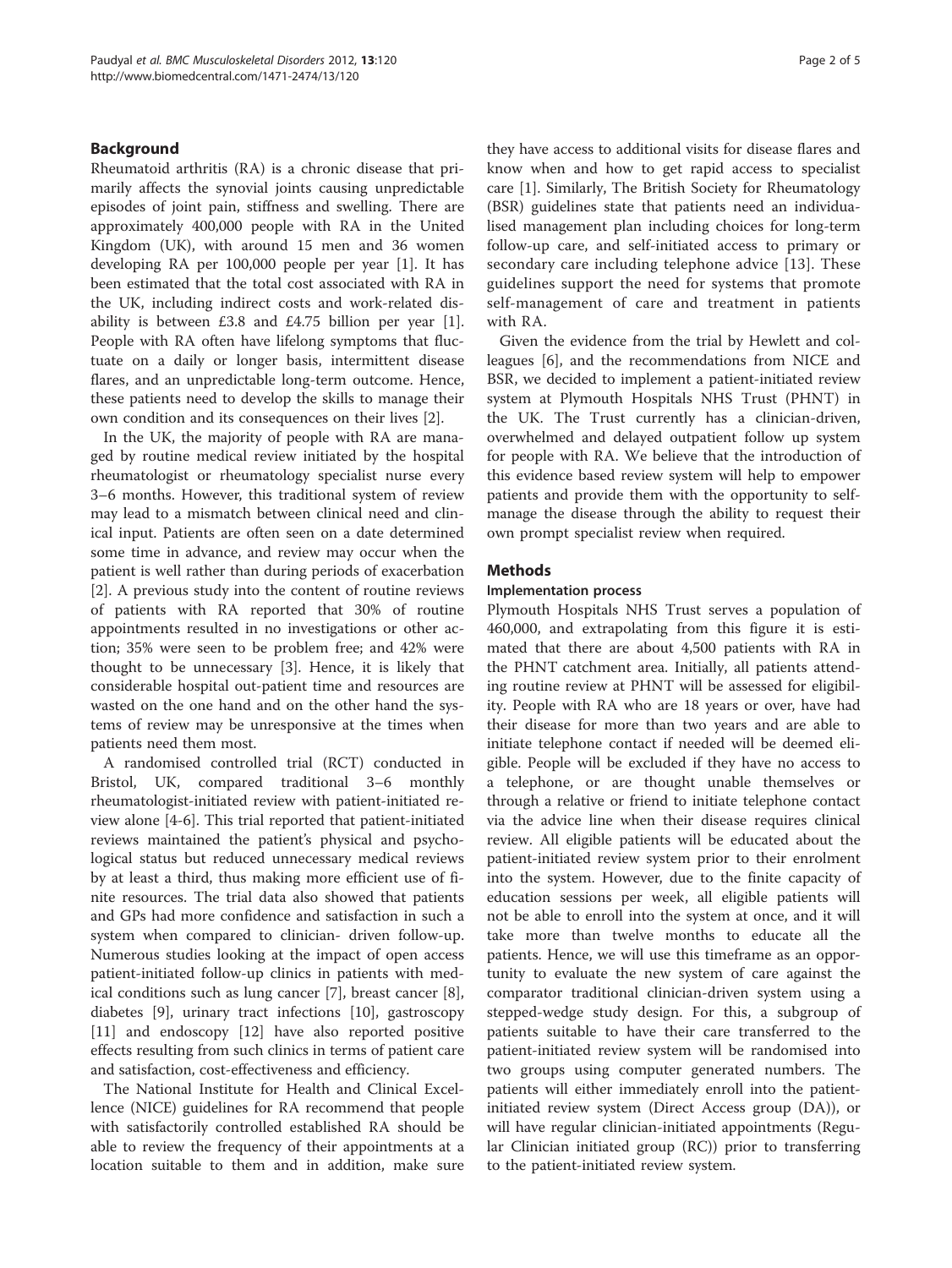# Direct access group

After randomisation, people in the DA group will be provided with an initial information sheet explaining the system, and will be offered a choice of dates to attend a DA patient education session over the following weeks. The education sessions will comprise small groups of eight people with RA led by a rheumatology specialist nurse, and will focus on issues such as the operation of the DA system, what patients can expect from the system, when and how to call the advice line, when and how to ask for appointments, and any other queries regarding the system [[2\]](#page-4-0). These patients will not be offered routine clinical review, and their GP will be informed about this and sent a short summary of managing common problems experienced by people with established RA. Patients or their GP can arrange prompt clinical advice and a review in clinic where required by calling a rheumatology nurse-led advice line where appointments can be accessed with a maximum delay of ten working days. The education session was piloted on fifty patients and following the feedback from the pilot session, changes were made before delivering it to the patients who are randomised. Any patients declining entry to the DA system will continue to have their care delivered through the traditional review system.

### Regular clinician initiated group

The RC group will receive planned appointments at regular intervals over the year prior to transferring to DA at the end of the 12 months implementation process (Figure 1). Patients in both groups who do not request an appointment or who do not attend a routinely scheduled medical appointment over 12 months will be contacted for a review by the rheumatology specialist nurse.

# Implementation evaluation

The evaluation of the implementation process will be undertaken collaboratively between the PHNT

Rheumatology Department and the Collaboration of Leadership and Applied Health Research and Care for the South West Peninsula (PenCLAHRC). The study will assess the following outcome measures.

# Primary outcome measure

# **Patient satisfaction**

As a surrogate of service quality, patient satisfaction will be assessed at baseline and at the end of 12 months using the Short-Form Patient Satisfaction Questionnaire (PSQ-18) [[14\]](#page-4-0).

# Secondary outcome measures Service use

Number of visits to the rheumatology consultant, rheumatology specialist nurse, physiotherapist and occupational therapist will be recorded over the period of 12 months. In a random sample of 50 patients (25 from each group), the cost of the total number of visits to hospital rheumatologists, visits to GPs and allied health professionals for problems related to arthritis and the associated travel costs will be calculated using NHS trust figures and published unit cost data [\[4](#page-4-0)].

Clinical outcomes will be measured at baseline before patients enter the DA system (during the education session) and at the end of 12 months follow-up. Outcome measures will include the RA disease activity score (DAS-CRP), patient's global opinion of disease activity (10cm scale, measured from The London Handicap Scale (LHS)), clinician's global opinion of disease activity (10cm scale, measured from LHS), pain over the preceding 24 hours, early morning stiffness, tender joint count, swollen joint count, disability (Health Assessment Questionnaire), C reactive protein (CRP), plasma viscosity (PV), haemoglobin, rheumatoid factor (RF), rheumatoid

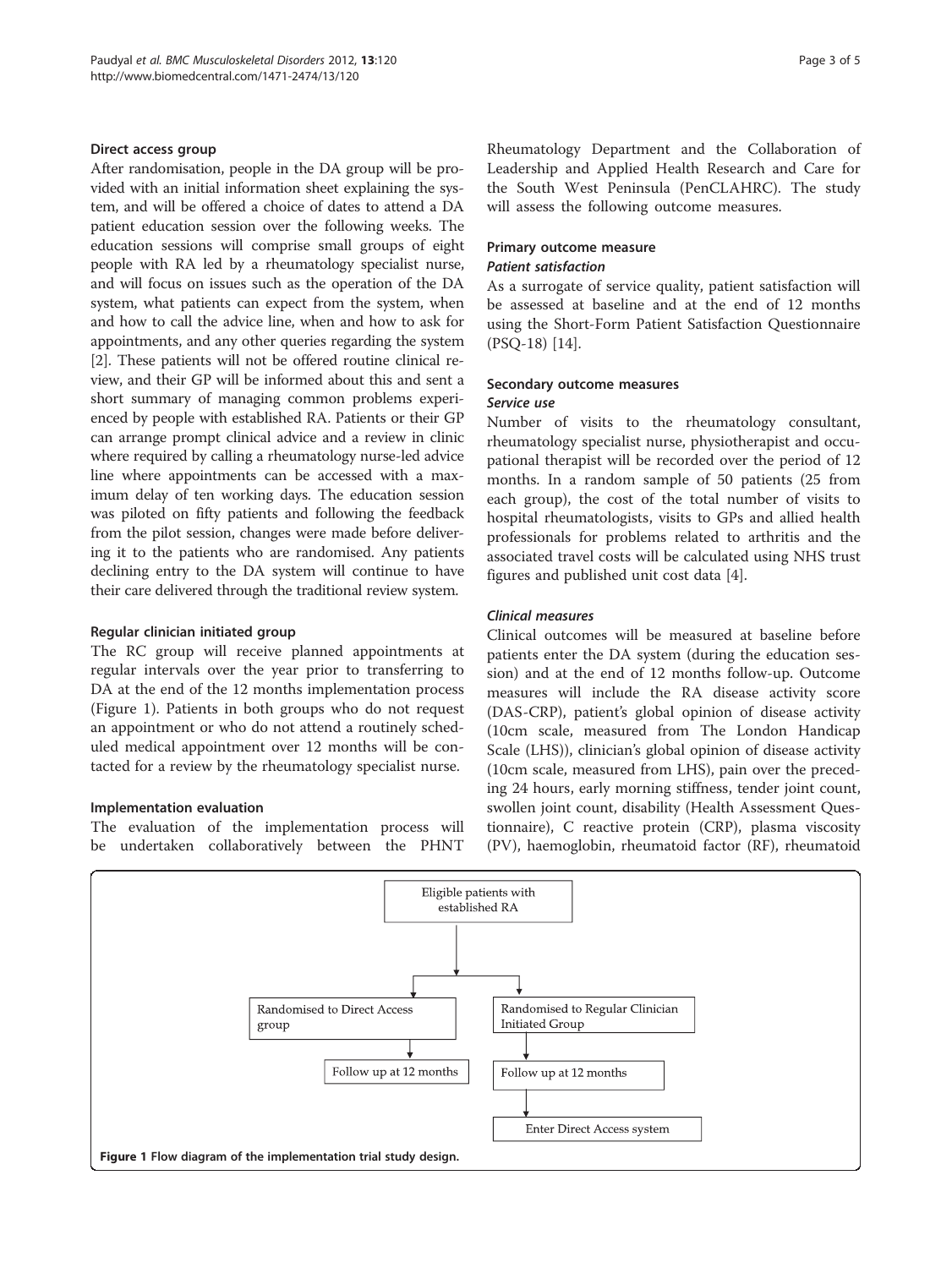factor titre (RFT), presence or absence of erosive disease by most recent routine X-rays, and disease duration.

As the RC group will attend the clinician-initiated outpatient clinic at regular intervals; service availability upon request will be measured for the DA group only. Waiting time will be assessed by calculating the number of days from the advice line call to the medical appointment.

Semi-structured, in-depth interviews will be carried out with a subset of patients from both groups as well as with the health professionals and administrators involved in providing the service. Interviews will particularly focus on assessing barriers and facilitators of providing a patient-initiated service, reasons for implementation success/failure, psychological benefits/ drawbacks and effects on wider life impacts, and perceived or real changes in the interaction between patients and the rheumatology team delivering their medical care. All the interviews will be recorded and later transcribed. Once all the transcripts have been analysed, a matrix will be designed which will enable the emergence of major themes and create an understanding of the individual and group coding. The interviews will add depth to the analysis of quantitative data and will be supplemented through the observation of a sample of patient education sessions given by a rheumatology specialist nurse. The observation of these sessions will allow us to gather firsthand information about the social processes between the specialist rheumatology nurse and patients in an educational context. This will help inform the semi-structured interviews as the qualitative researcher will have firsthand knowledge of how patients were educated about the new appointment system and what were their early thoughts about such process change.

# Sample size and statistical analysis

The assumptions underlying the sample size calculation are derived from a published RCT [\[6\]](#page-4-0). In order to detect a decrease in the number of consultations from 2.5 per year in the RC group to 2 per year in the DA group at the 5% significance level with 90% power to detect this difference, we calculated that the current evaluation will require 190 subjects in each group followed up for a period of 12 months. Changes in other outcome measures between the two groups will be compared using simple tests of association such as chi-squared  $(\chi^2)$  test and Student's t-test (depending on data properties). The qualitative data analysis technique described by Miles and Huberman [\[15\]](#page-4-0) will be used to analyse the interview data. This means affixing codes to a set of field notes drawn from data collection and sorting through the material to identify relationships between themes. All interview recordings will be transcribed and checked for accuracy. The researcher will listen to the interview recordings and make comments on the transcript and read and re-read them to identify relevant codes. Once all transcripts have been analysed in this way a matrix will be designed which will enable the emergence of major themes and create an understanding of the individual and group coding. Computer aided software such as NVivo (a qualitative data analysis tool that helps to organise and analyse unstructured, i.e. nonnumerical data) will be used to interrogate the data at different levels.

# **Discussion**

The implementation of the DA system in Plymouth will move the service provision from a traditional cliniciandriven review system to a more flexible patient-driven system where patients can request help according to their needs. Our evaluation will provide routinely collected data enabling an assessment of the impact of implementing this type of service change in the National Health Service. In addition, the qualitative analysis will offer insights into the reasons why such a service implementation might be successful, and how both health staff and patients perceive both the benefits and drawbacks of such a change.

In the current evaluation we will be able to compare the changes in local services and inform local patients, commissioners and providers about the changes in rheumatology service provision. In the context of a previous RCT, the DA system was established as being more cost-effective, providing greater satisfaction to patients, GPs and rheumatologists, and reduced the delay in follow-up appointments compared with the traditional review system [\[6](#page-4-0)]. However RCTs cannot give evidence of how such a service change impacts on the delivery of healthcare in a routine setting. Our expectation is that this implementation of a patient-initiated system of care will reduce unnecessary appointments and costs, be more responsive to patients when they need rapid help, and through these processes empower patients to improve their own self-care. In the current financial climate it will be informative to see if these expectations are realised.

# Ethical approval

After advice from the National Research Ethics Service South-West (Bristol), UK, the quantitative and qualitative evaluations planned for this process do not require full, NHS ethical approval as is it an evaluation of a change in service. However, all interview respondents (both patients and professionals) will be volunteers and will all be provided with a detailed information sheet which describes the nature of the study. Written,